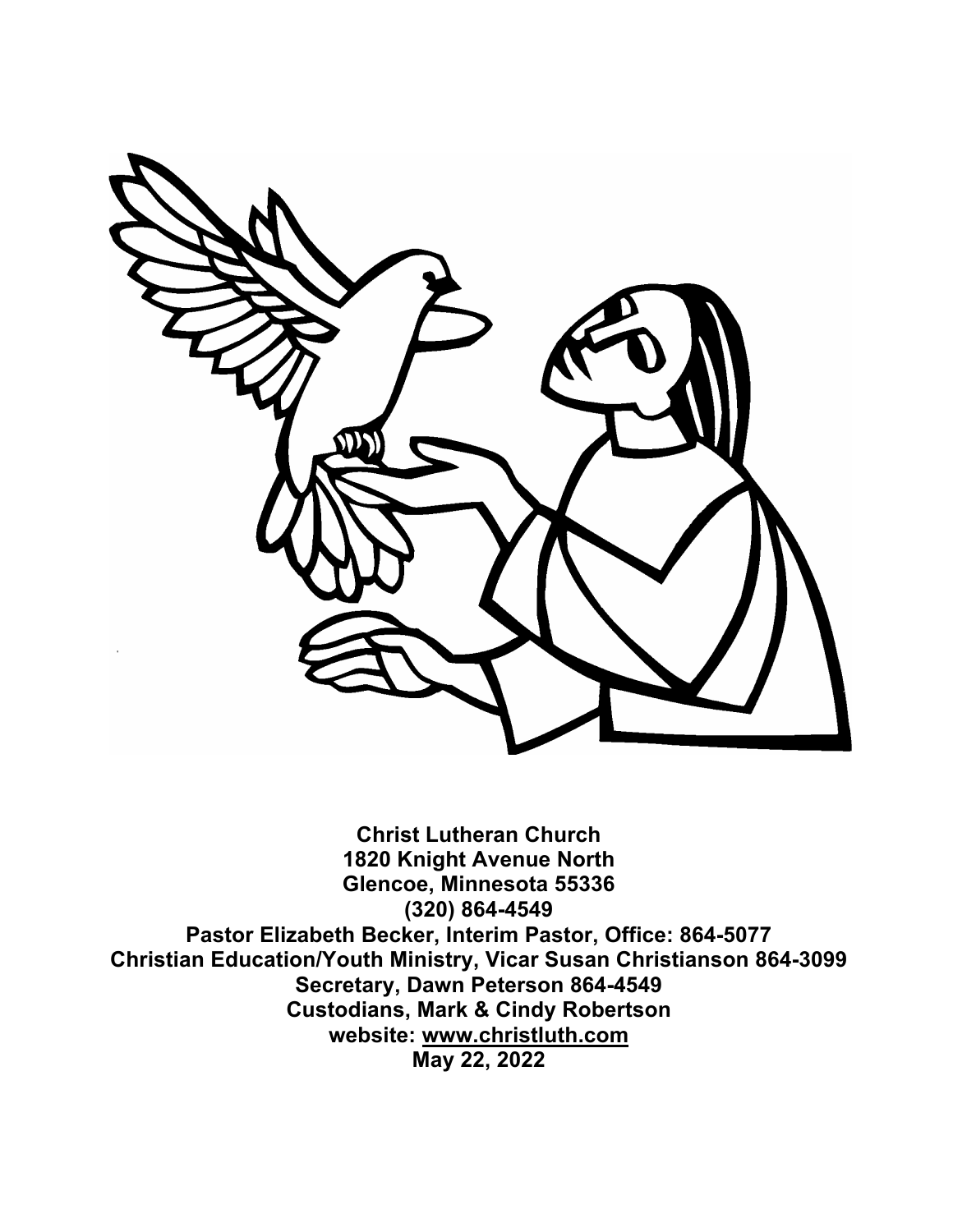#### **Christ Lutheran Church**

*Christ Lutheran Mission Statement As members of Christ Lutheran we - Gather in Worship, Grow in God's Word, Serve in Jesus' name.* **Sixth Sunday of Easter May 22, 2022**

**Welcome to Christ Lutheran Church. We are glad that you are here to worship with us today! Please sign the pew booklets in the pews. If you are a visitor, please introduce yourself and sign our guest book in the narthex along with the pew booklet.**

Masks, hand sanitizer and distance seating are available. Please take every measure to feel safe.

ï*Please stand as you are able.* v*Please be seated.* 

**Prelude: Chris Starr**

### **GATHERING**

*The Holy Spirit calls us together as the people of God*

| <b>*Gathering Song</b> | "Come, Thou Fount of Every Blessing" | <b>ELW #807</b> |
|------------------------|--------------------------------------|-----------------|
|------------------------|--------------------------------------|-----------------|

#### **Welcome**

#### **Thanksgiving for Baptism**

Alleluia! Christ is risen.

### **Christ is risen indeed. Alleluia!**

Joined to Christ in the waters of baptism, we are raised with him to new life. Let us give thanks for the gift of baptism.

We give you thanks, O God, **for in the beginning you created us in your image and planted us in a well-watered garden. In the desert you promised pools of water for the parched, and you gave us water from the rock. When we did not know the way, you sent the Good Shepherd to lead us to still waters. At the cross, you watered us from Jesus' wounded side, and on this day, you shower us again with the water of life.**

We praise you for your salvation through water, and for all water everywhere. Bathe us in your forgiveness, grace, and love. Satisfy the thirsty, and give us this life forever. **Amen.**

#### **Greeting**

The grace of our Lord Jesus Christ, the love of God, and the communion of the Holy Spirit be with you all. **And also with you.**

**Prayer of the Day:** Bountiful God, **you gather your people into your realm, and you promise us food from your tree of life. Nourish us with your word, that empowered by your Spirit we may love one another and the world you have made, through Jesus Christ, our Savior and Lord, who lives and reigns with you and the Holy Spirit, one God, now and forever. Amen.**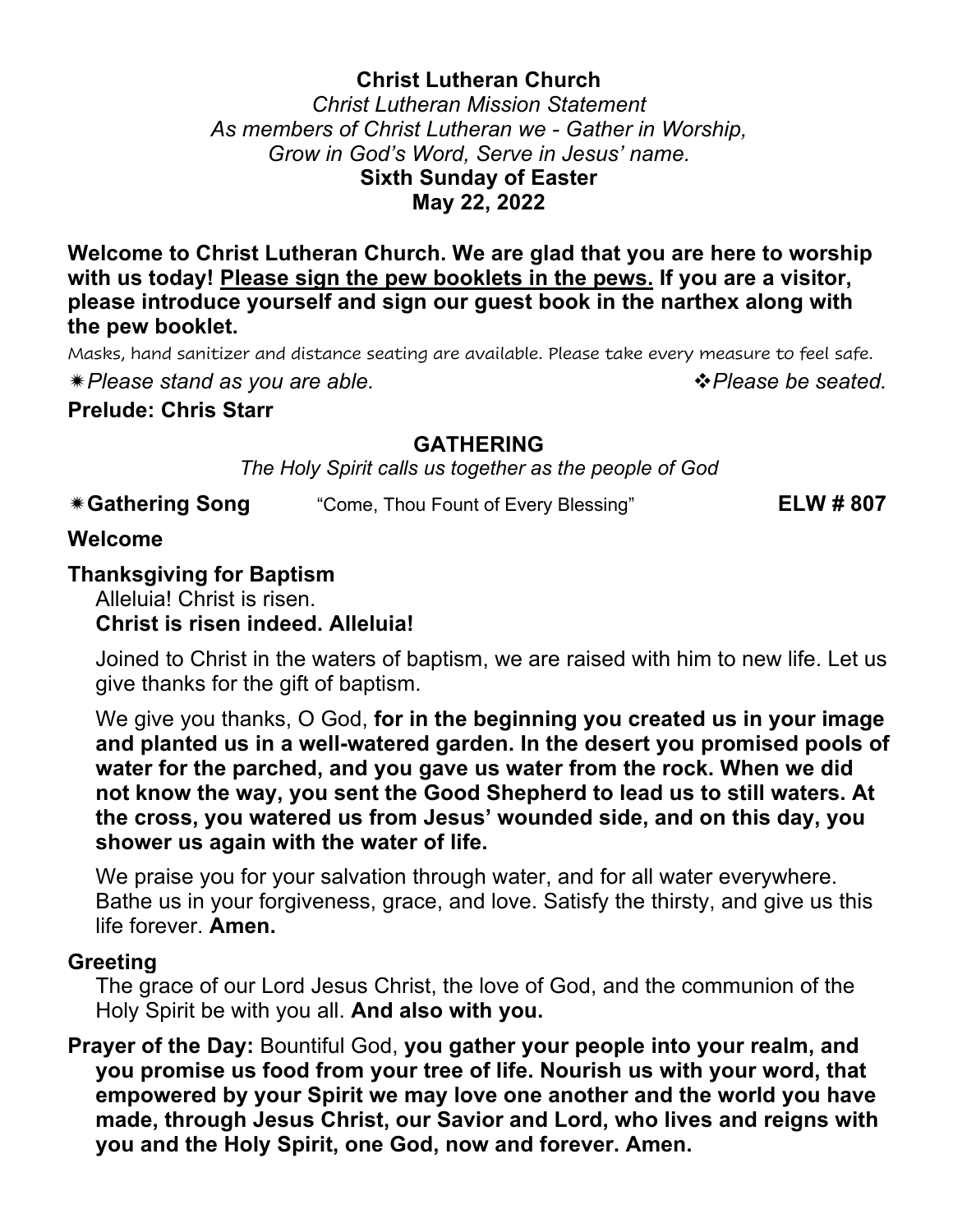\* Choir **Act Act Act Act Act Act Act Act Act** Alever Failed Me Yet" *Directed by Randy Wilson and Kay Wilson, Soloist accompanied by Twyla Kirkeby*

#### **WORD**

*God speaks to us in scripture reading, preaching, and song*.

## **First Reading: Acts 16:9-15**

<sup>9</sup>During the night Paul had a vision: there stood a man of Macedonia pleading with him and saying, "Come over to Macedonia and help us." <sup>10</sup>When he had seen the vision, we immediately tried to cross over to Macedonia, being convinced that God had called us to proclaim the good news to them. <sup>11</sup>We set sail from Troas and took a straight course to Samothrace, the following day to Neapolis,  $12$  and from there to Philippi, which is a leading city of the district of Macedonia and a Roman colony. We remained in this city for some days.  $13$ On the sabbath day we went outside the gate by the river, where we supposed there was a place of prayer; and we sat down and spoke to the women who had gathered there. <sup>14</sup>A certain woman named Lydia, a worshiper of God, was listening to us; she was from the city of Thyatira and a dealer in purple cloth. The Lord opened her heart to listen eagerly to what was said by Paul. <sup>15</sup>When she and her household were baptized, she urged us, saying, "If you have judged me to be faithful to the Lord, come and stay at my home." And she prevailed upon us.

### **Psalm: Psalm 67**

<sup>1</sup>May God be gracious to us and bless us and make his face to shine upon us, Selah

**2 that your way may be known upon earth, your saving power among all nations.**

 $3$ Let the peoples praise you, O God; let all the peoples praise you.

**4 Let the nations be glad and sing for joy, for you judge the peoples with equity and guide the nations upon earth. Selah**

<sup>5</sup>Let the peoples praise you, O God; let all the peoples praise you.

**6 The earth has yielded its increase; God, our God, has blessed us.**

 $7$ May God continue to bless us; let all the ends of the earth revere him.

## **Second Reading: Revelation 21:10, 22--22:5**

 $10$ And in the spirit he carried me away to a great, high mountain and showed me the holy city Jerusalem coming down out of heaven from God. <sup>22</sup>I saw no temple in the city, for its temple is the Lord God the Almighty and the Lamb. <sup>23</sup>And the city has no need of sun or moon to shine on it, for the glory of God is its light, and its lamp is the Lamb. 24The nations will walk by its light, and the kings of the earth will bring their glory into it. <sup>25</sup>lts gates will never be shut by day—and there will be no night there. <sup>26</sup> People will bring into it the glory and the honor of the nations. <sup>27</sup>But nothing unclean will enter it, nor anyone who practices abomination or falsehood, but only those who are written in the Lamb's book of life.

22<sup>1</sup>Then the angel showed me the river of the water of life, bright as crystal, flowing from the throne of God and of the Lamb <sup>2</sup>through the middle of the street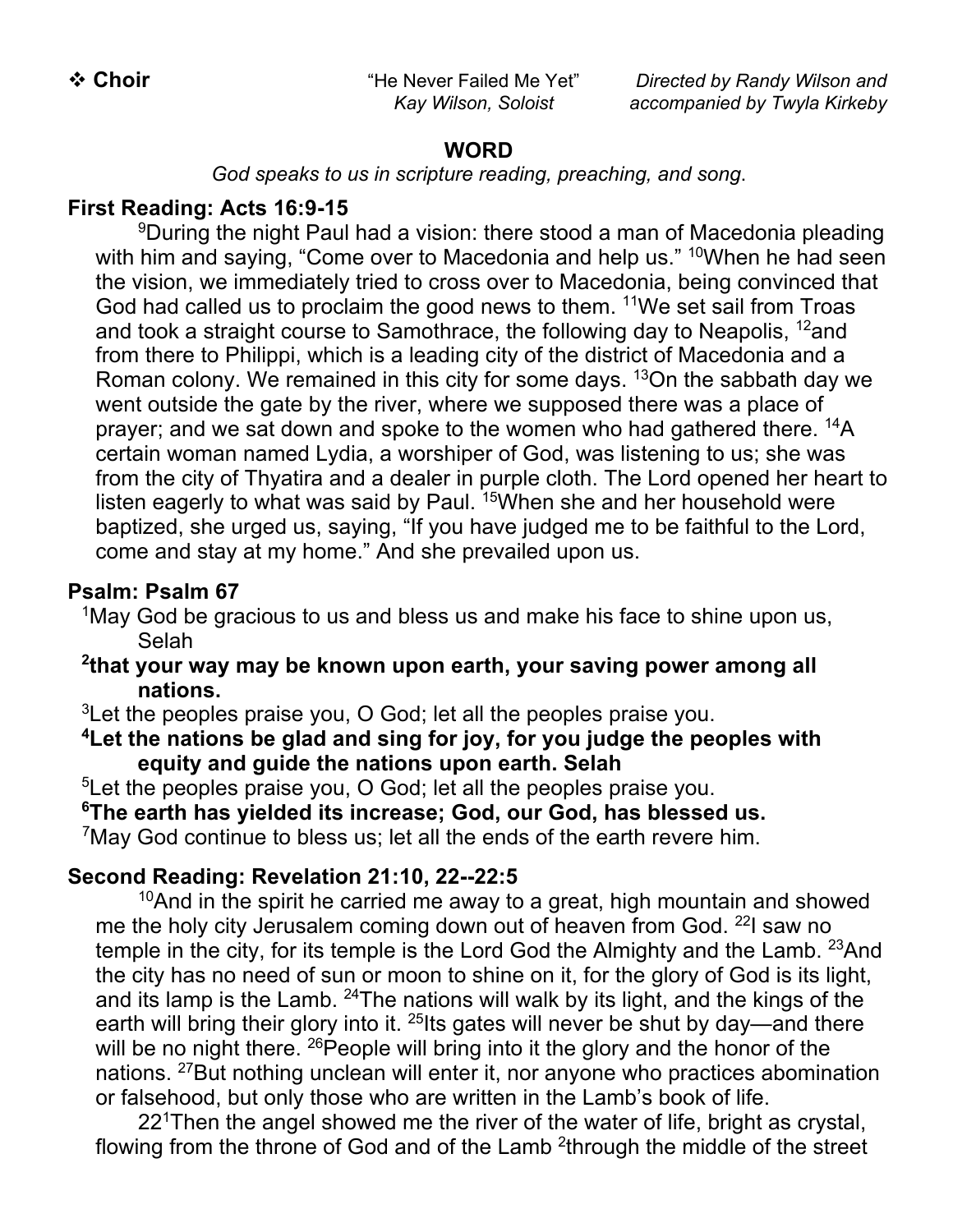of the city. On either side of the river is the tree of life with its twelve kinds of fruit, producing its fruit each month; and the leaves of the tree are for the healing of the nations. <sup>3</sup>Nothing accursed will be found there any more. But the throne of God and of the Lamb will be in it, and his servants will worship him; <sup>4</sup>they will see his face, and his name will be on their foreheads. <sup>5</sup>And there will be no more night; they need no light of lamp or sun, for the Lord God will be their light, and they will reign forever and ever.

*Here ends the readings. Thanks be to God.*

## ï**Gospel Acclamation "Alleluia, Lord to whom…" pg. 142**

The Holy Gospel according to St. John. *Glory to you, O Lord.*

#### **Gospel: John 14:23-29**

 $23$  Jesus answered him, "Those who love me will keep my word, and my Father will love them, and we will come to them and make our home with them.  $24$ Whoever does not love me does not keep my words; and the word that you hear is not mine, but is from the Father who sent me.

 $25$  "I have said these things to you while I am still with you.  $26$ But the Advocate, the Holy Spirit, whom the Father will send in my name, will teach you everything, and remind you of all that I have said to you.  $27$  Peace I leave with you; my peace I give to you. I do not give to you as the world gives. Do not let your hearts be troubled, and do not let them be afraid.

 $28$ You heard me say to you, 'I am going away, and I am coming to you.' If you loved me, you would rejoice that I am going to the Father, because the Father is greater than I. 29And now I have told you this before it occurs, so that when it does occur, you may believe.

*The Gospel of the Lord, we say: Praise to you, O Christ.*

v**Sermon** *Pastor Elizabeth*

**We Hymn of the Day** "Love Divine, All Loves Excelling" **ELW # 631** 

### v**Reception into Membership: Dale Anderson, Gloria Lovett, Warren Mathwig, and Rhonda Witte**

## ï**Nicene Creed**

**We believe in one God, the Father, the Almighty, maker of heaven and earth, of all that is, seen and unseen. We believe in one Lord, Jesus Christ, the only Son of God, eternally begotten of the Father, God from God, Light from Light, true God from true God, begotten, not made, of one Being with the Father; through him all things were made. For us and for our salvation he came down from heaven, was incarnate of the Holy Spirit and the virgin Mary and became truly human. For our sake he was crucified under Pontius Pilate; he suffered death and was buried. On the third day he arose again in accordance with the scriptures; he ascended into heaven and is seated at the right hand of the Father. He will come again in glory to judge the living and the dead, and his kingdom will have no end. We believe in the Holy**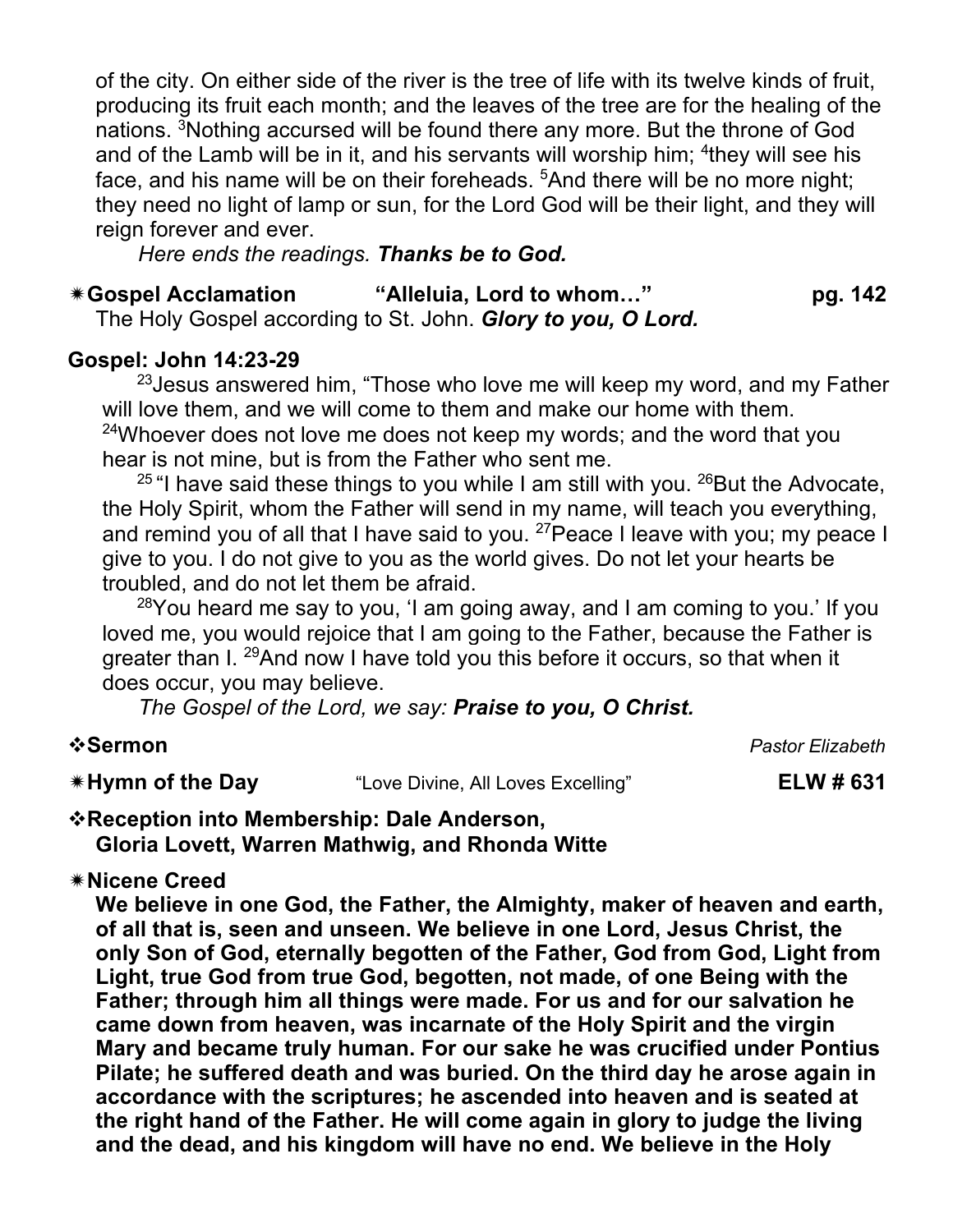**Spirit, the Lord, the giver of life, who proceeds from the Father and the Son, who with the Father and the Son is worshiped and glorified, who has spoken through the prophets. We believe in one holy catholic and apostolic church. We acknowledge one baptism for the forgiveness of sins. We look for the resurrection of the dead, and the life of the world to come. Amen.**

v**Prayers of Intercession:** God, in your mercy, **hear our prayer.**

#### ï**Sharing of the Peace:**

The peace of the Lord be with you always. **And also with you.** 

## **STEWARDING GOD'S GIFTS**

*We offer to God what is God's own*

#### **Offering**

*[Please remember to send your much appreciated and needed weekly tithes and offerings.]*

*[Offering plates will be passed to church members in each pew.] [Children are invited to come forward to place their offering in "Christ's Well".]*

- ï**Offering Prayer:** Living God, **you gather the wolf and the lamb to feed together in your peaceable reign. Show us your wounded and risen body, that we may be nourished and believe in Jesus Christ, our Savior and Lord. Amen.**
- **Lord's Prayer: Our Father, who art in heaven, hallowed be thy name, thy kingdom come, thy will be done, on earth as it is in heaven. Give us this day our daily bread; and forgive us our trespasses, as we forgive those who trespass against us; and lead us not into temptation, but deliver us from evil. For thine is the kingdom, and the power, and the glory, forever and ever. Amen.**

#### **SENDING**

*God blesses us and sends us in mission to the world.*

**\*Vicar Susan and the Christianson Family Farewell** *Dennis Davis* 

#### ï**Benediction**

God, the Author of life, Christ, the living Cornerstone, and the life-giving Spirit of adoption, ☩ bless you now and forever. **Amen.**

**Sending Song** "My Life Flows On In Endless Song" **ELW # 763**

**Dismissal:** Alleluia! Christ is risen. **Christ is risen indeed. Alleluia!**

Go in peace. Tell what God has done. **Thanks be to God.**

**Postlude:** Chris Starr

 $-002$  $\infty$ 

cos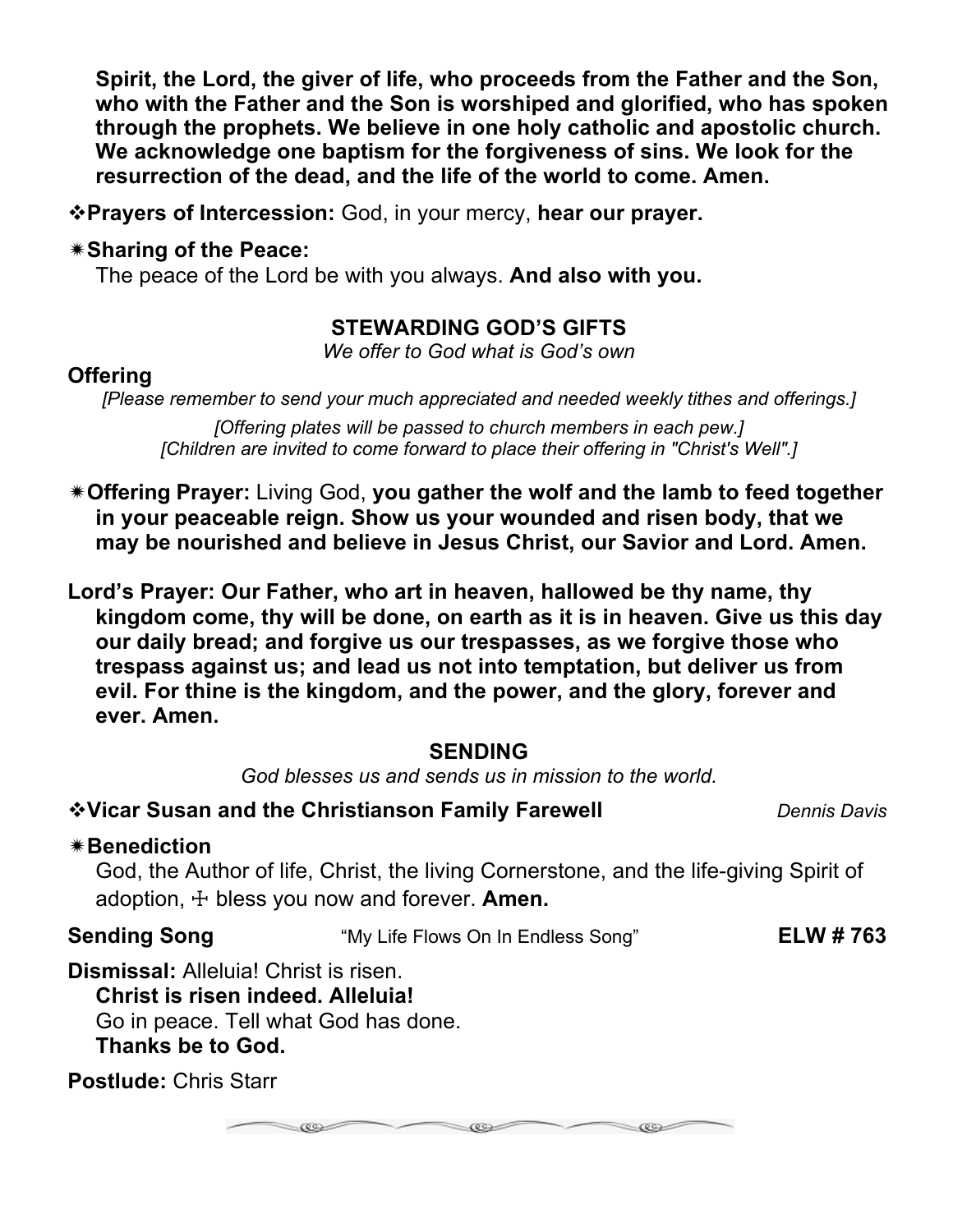## **A special thank you to all who assisted with our worship service today:**

**Organist:** Chris Starr **Lector:** Gloria Kaytor **Cantor:** Nancy Mellesmoen **Head Usher:** Nathan Stoltenburg **Greeters:** Joanne Chrast and Fran Huwe **Ushers:** Kurt Landin and Janel Acolyte: Tangen

Wilson, accompanied by Twyla Kirkeby, **Refreshments:** Milestone Ministry and Kay Wilson, soloist

**Special Music:** Choir directed by Randy **Audio/Video Tech**: Scott Kuehn

**Please lift these people up in prayers this week. Is God moving your heart to send a card to a loved one in your own family?** Sandra Brenhaug, Lisa Busche (daughter of Mike and Jann Savre), Allen Nelson (brother of Charlotte Dittmer), Teresa Rannow, Edward Van de Streek (brother of Muriel Wavra and uncle of Roxanne Wavra), Kelly Higgins, Joy Macheel (daughter of Jon and Jodi Braband), Lloyd Duenow (father of Brad Duenow), Bill Heuer, Rosie Nelson, Jeanine Wedin, Marilyn Ueland, Kristen Heldt, Matt Guetzkow (cousin of Darlene Hennessey), Richard Dolezal, Lois Tritz, Brent Lindemann (stepfather of Audrey Howell), LaDonna Oberlin, Dennis Pilger (cousin of Donna Senske), Gary Metag, Charlotte Dittmer, Stanley Butcher (brother of Deb Heuer), Mary Entinger, LuAnn Harms, Dennis Dittmer, Marlys Rehmann, Dori Swedberg (mother of Katherine Grant), Lisa Style, Brian Mikolichek, Carol Carver, and Gary Brown (friend of Joanne Chrast).

## **Announcements for this week:**

**Sunday, May 22nd,** Worship Service @ 9:00 a.m. – New Member Sunday/Farewell to Vicar Susan and the Christianson Family with cake and coffee after Worship; students of Twyla Kirkeby Piano Recital in the Sanctuary @ 1:00 p.m.; Vicar Susan's Ordination @ 4:00 p.m. with a light meal and fellowship to follow.

**Monday, May 23rd,** Televised Worship Service @ 3:00 p.m. on Channel 10.

**Tuesday, May 24th,** Narcotics Anonymous Women's Group @ 5:30 p.m. in the Fellowship Hall.

**Wednesday, May 25th:** Televised Worship Service on Channel 10 @ 2:00 p.m.

**Thursday, May 26th,** Men's Bible Study @ 9:00 a.m.; Pastor Elizabeth has Intentional Interim Zoom from 1:00 to 2:00 p.m.

**Friday, May 27th,** 

**Saturday, May 28th,** Narcotics Anonymous from 6:00 to 9:00 p.m. in the Fellowship Hall. **Sunday, May 29th,** Worship Service @ 9:00 a.m.

## **Welcome to Our New Members**

**The new members being welcomed to Christ Lutheran today** are Dale Anderson, Gloria Lovett, Warren Mathwig, and Rhonda Witte. Please greet and welcome them into our Christ Lutheran family!

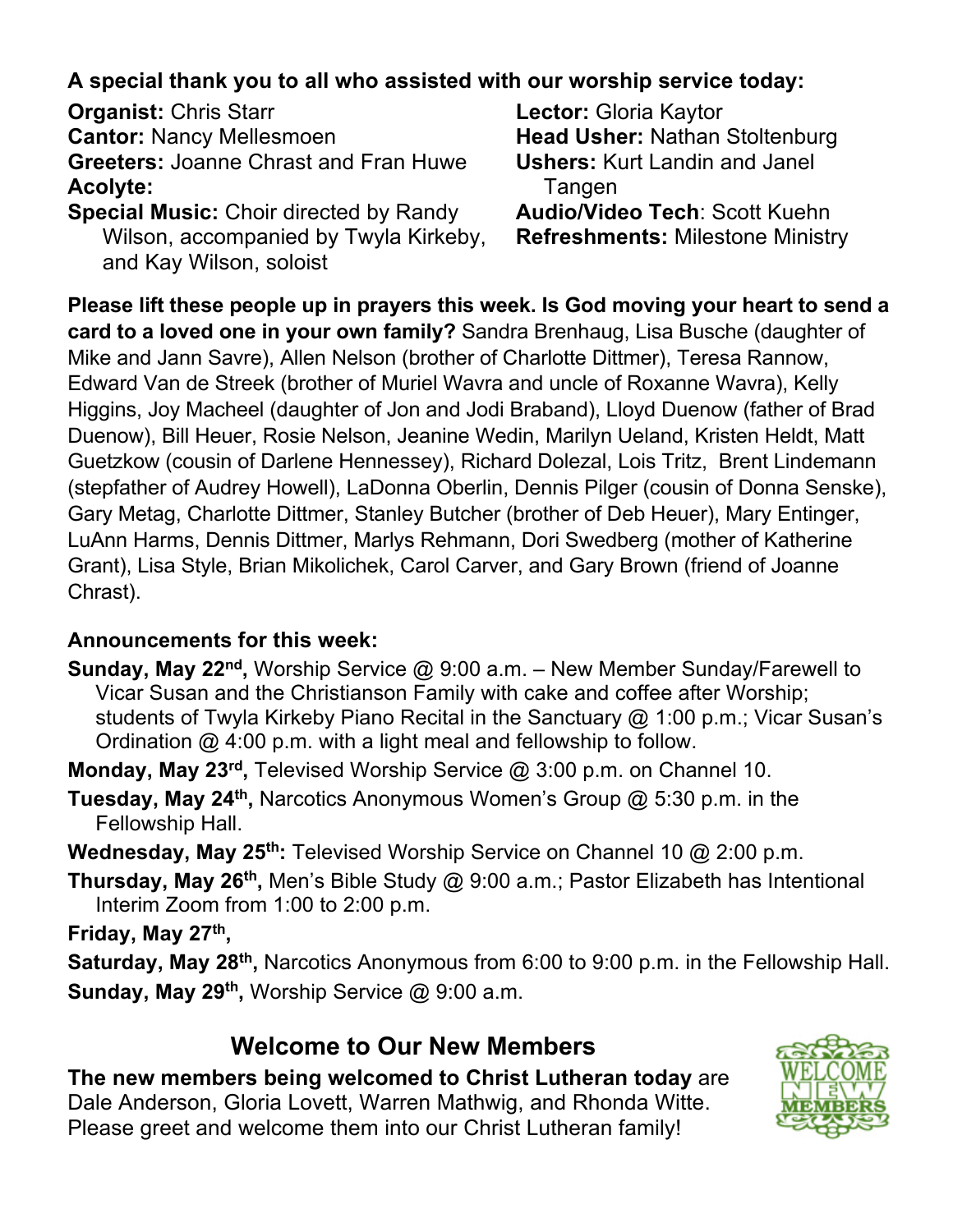# **Morning Bible Studies**

**Lessons for this week:** Acts 16:16-34; Psalm 97; Revelation 22:12-14, 16- 17, 20-21; and John 17:20-26*.* The Women's Bible Study Group has finished meeting this spring. The final meeting of the Men's Bible Study group will be Thursday, May  $26<sup>th</sup>$ . Both groups will resume meeting this fall.



# **Congratulations to Vicar Susan!**



Vicar Susan has accepted a call to be Pastor of the congregations of St. Paul's and Swedlanda in Hector. **Today is a day to celebrate with Vicar Susan!**

- $\Diamond$  The 9:00 a.m. worship will include a Farewell to her and the Christianson family. Coffee and cake will be served after the Worship Service.
- $\Diamond$  You are all invited to her Ordination at Christ Lutheran at 4:00 p.m. with a light meal and fellowship to follow.

Susan Christianson has been an important part of our staff. We will miss her, and we are excited to wish her well in her new call! If you would like to contribute to a farewell gift, please bring or send your gift to the office, marked "farewell for Vicar Susan." *Thank you from the Church Council!* 

# **WELCA Has an Opportunity for You**

**WELCA is Celebrating May birthdays at GlenField's on May 26th at 2:00.** All members, ladies and gents, are invited to join us as we serve cakes and present birthday gifts to those celebrating a May birthday. Cake, Cake, and more Cake is needed to serve GlenField's



birthday party on the 26<sup>th</sup>. A total of seven cakes are needed. Contact Linda at 320-583-7961 or Cheryl at 320-510-1593 if you can bake a cake. Drop off at GlenField's before 2:00 or call for pickup.

# **Noisy Pail Offering for Common Cup in May**



*Missions held a Noisy Pail offering for Common Cup on May 8th.* In case you weren't able to be there that day, we will take donations any time in the month of May. Thank you for your continued support of our Missions. **If you write out a check, please make sure to note on the memo line that it is for Common Cup.**

# **Abundant Table on Wednesday, June 1st**

Abundant Table is serving their quarterly free community dinner on **Wednesday, June 1<sup>st</sup>, 5:00 p.m., at Christ Lutheran Church.** The menu is grilled hamburgers and hot dogs, baked beans, potato salad, pickles, and ice cream cups.

**We need volunteers to help set up on Tuesday, May 31st at 2:00 p.m. as well as servers and clean up for the Wednesday meal.** We also need two or three people to help grill the hamburgers and hot dogs on Wednesday around 3:00. A signup sheet is in the narthex or contact **Chris Davis at 612-418-6981 or Jane Larter at 320-296-1847.**